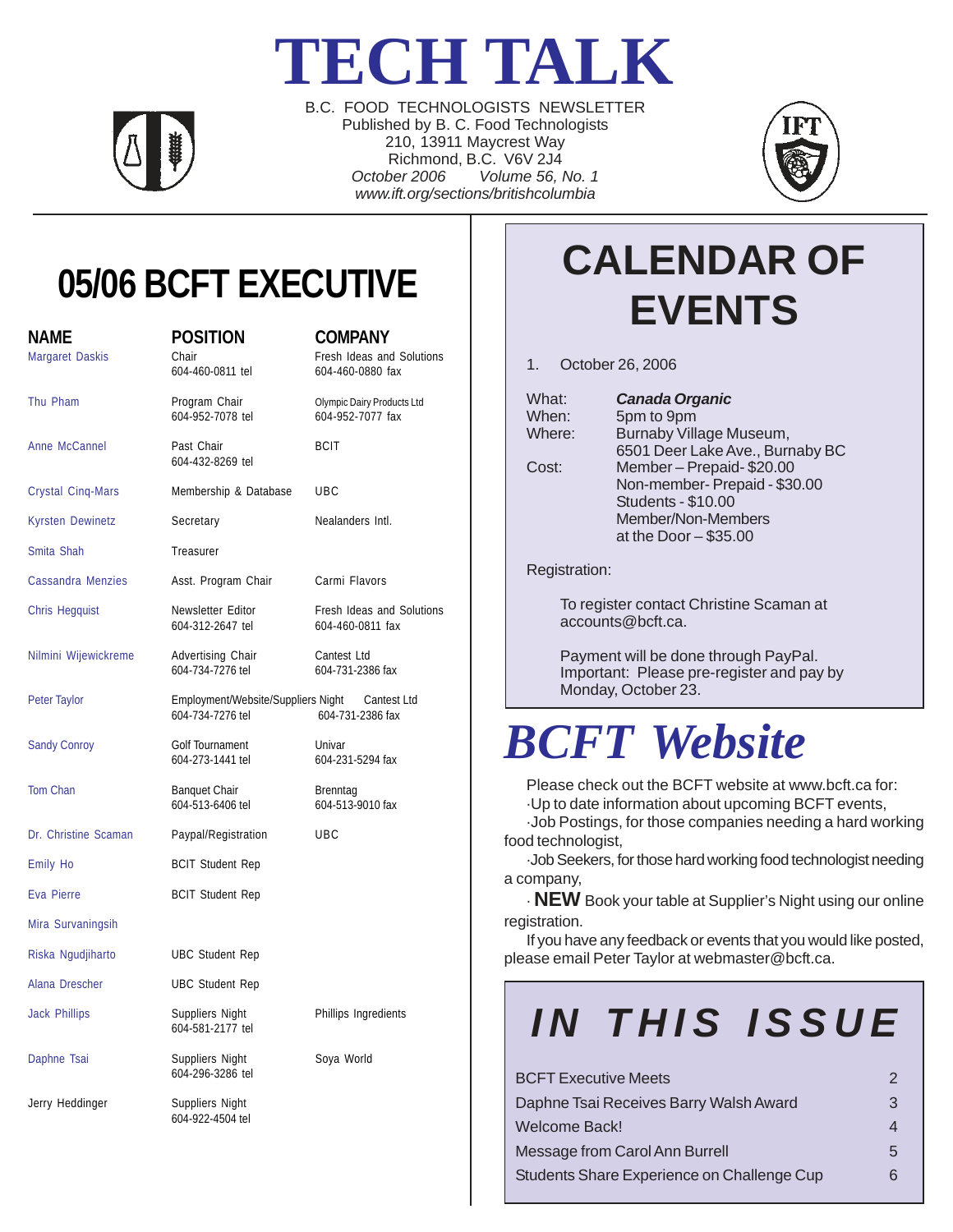### *BCFT Executive Meets With CIFST Executive Director*

#### *Submitted by Anne McCannel*

On September 26, Carol Ann Burrell, CIFST's executive director, made a trip to Vancouver to meet with the BCFT executive. During the informal get-together, Carol Ann highlighted CIFST's relationship to BCFT, national activities including a review of governance, and membership concerns.

Considerable discussion centred on BCFT's hope to bring the International Union of Food Science and Technology (IUFoST) conference to Vancouver in 2012. Carol Ann explained that the bid would have to be put forward by CIFST, not BCFT. CIFST is currently in the process of deciding if a bid will be put forward or not. If it's determined to proceed with a bid, then the CIFST national board will decide which Canadian city should be the host (Montreal has expressed an interest in hosting the event).

It was all very enlightening, and it is hoped that Carol Ann will be able to visit Vancouver again next year at a regular meeting where all members can benefit hearing more about CIFST.



Do you need bright, affordable short-term staff? University of British Columbia Science Co-op has a number of talented junior and senior Land and Food Systems Co-op students available in January, May and September of each year. These students are pre-screened and are available for 4, 8 or 12 month paid work terms.

**Co-op Students Available to Work**

Co-op students can:

- Assist with quality control and laboratory work
- Help meet project deadlines
- Quickly become productive
- Provide a fresh perspective

Students from Food Science, Food and Nutritional Science, Nutritional Science and Food Market Analysis majors are currently looking for positions for January 2007. Please contact Cathleen Nichols for more information on how your organization can get involved!

Cathleen can be reached at crnichol@interchange.ubc.ca, Tel 604-822-4613, Fax 604-822-6394.

|                                                                                        | <b>Theresa Almonte</b>                                                          |
|----------------------------------------------------------------------------------------|---------------------------------------------------------------------------------|
| <b>Consumer Testings Services</b>                                                      | Manager                                                                         |
| SGS Canada Inc.<br>50-655 W. Kent Avenue N.<br>Vancouver, BC V6P 6T7<br>www.ca.sgs.com | $(604)$ 324-1166<br>1-877-728-1188<br>$(604)$ 324-1177<br>$(604)$ 802-2886<br>c |

A LIFE SCIENCE COMPANY

CANT

### **FOOD SAFETY**

WINNIPEG



### **Expertise in Food Analysis**

- · Pesticide Residues & Hormones
- · Nutrition Labelling
- . Food Chemistry

VANCOUVER

- · Natural Health Products
- · Microbiology
- Gas Testing for Package Evaluation
- Effluent Water Testing

KELOWNA

Call 1 800 665 8566, visit www.cantest.com or email foodsafety@cantest.com for further information

VICTORIA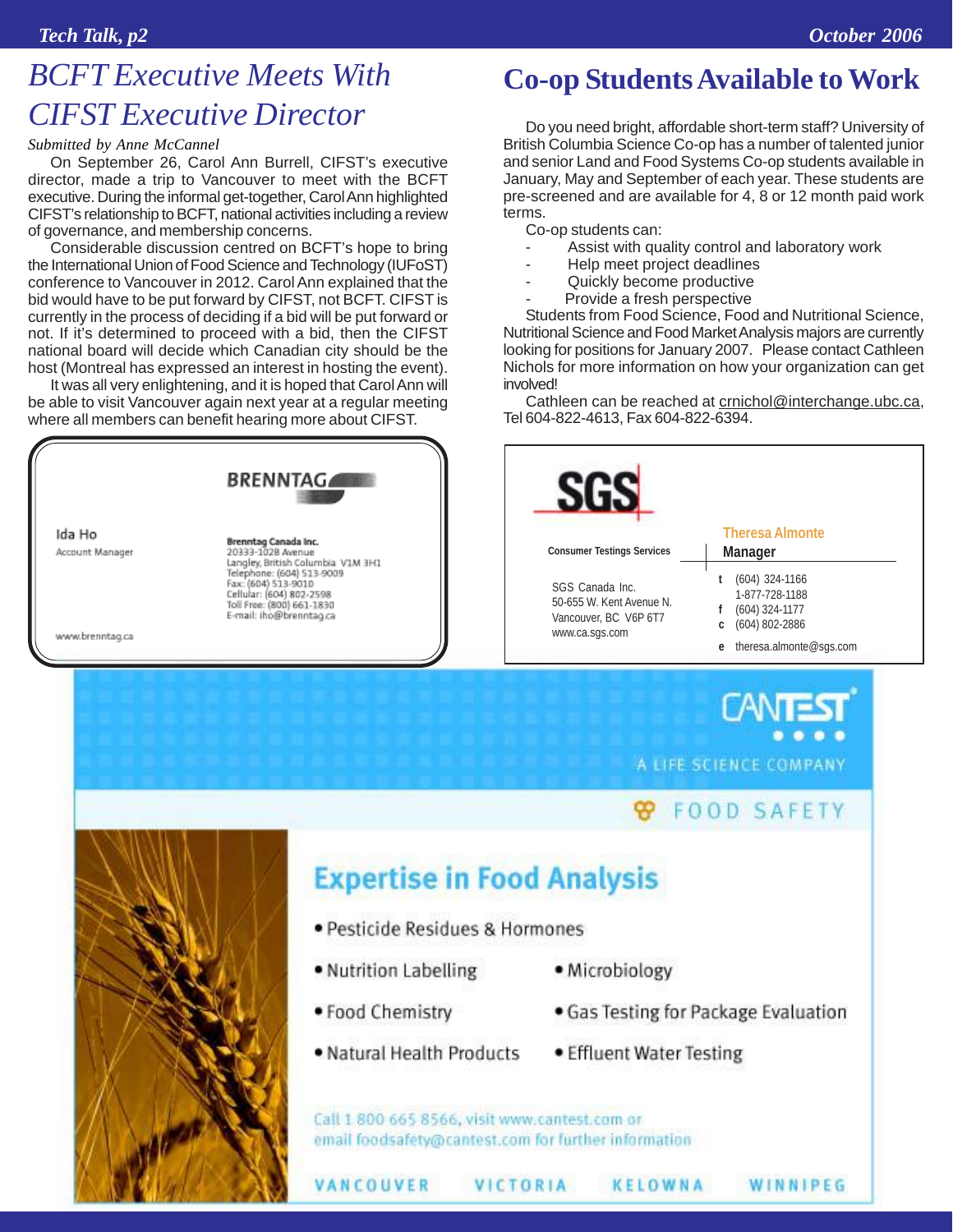### *Daphne I. Tsai Receives BCFT's Barry Walsh Award*

#### *Submitted by Anne McCannel*

In recognition of her many years of dedicated service to BC Food Technologists, Daphne Tsai was the recipient of this year's BCFT Barry Walsh Award. The annual award, established in the 1980's in memory of long-time BCFT executive member Barry Walsh, honours a BCFT member who has made an outstanding contribution to the BCFT organization.

Daphne, a graduate of UBC Food Science, has enjoyed a broad and diverse career in the food industry. Upon graduation, she accepted an appointment with the Summerland Research Station. She has worked at various companies in the food industry including T.J. Lipton's and Hampton House. When she moved to Savoury Foods, she became involved in operations and then sales, where she became the Director of Technical sales. Currently, Daphne is the Marketing Manager for So Nice beverages.

Daphne first became involved with BCFT in 1992, when she participated in organizing the annual banquet. Shortly thereafter, she accepted a role on the BCFT executive as Assistant Program Chair. She has held this role for over a decade. While maintaining her position as the Assistant Program Chair, Daphne began working with the Supplier's Night committee in 1998. She has been an invaluable member of this group being involved in strategizing, planning, marketing and execution of the event. The highly successful Supplier's Night has now become the largest revenue generating event for BCFT.

Through all of her many roles, Daphne is professional, always enthusiastic, reliable and a pleasure to work with. In recognition of her service and dedication, Daphne represented BCFT at the IFT Leadership Conference in Chicago in 2001. This year, in



addition to receiving the Barry Walsh Award, Daphne was also recognized at the IFT conference in Orlando as an "IFT Outstanding Section Volunteer".

BCFT is pleased to express our sincere thanks to Daphne for her exceptional contribution to the organization, and we look forward to her continued service.

Congratulations, Daphne, on receiving the 2006 BCFT Barry Walsh Award.

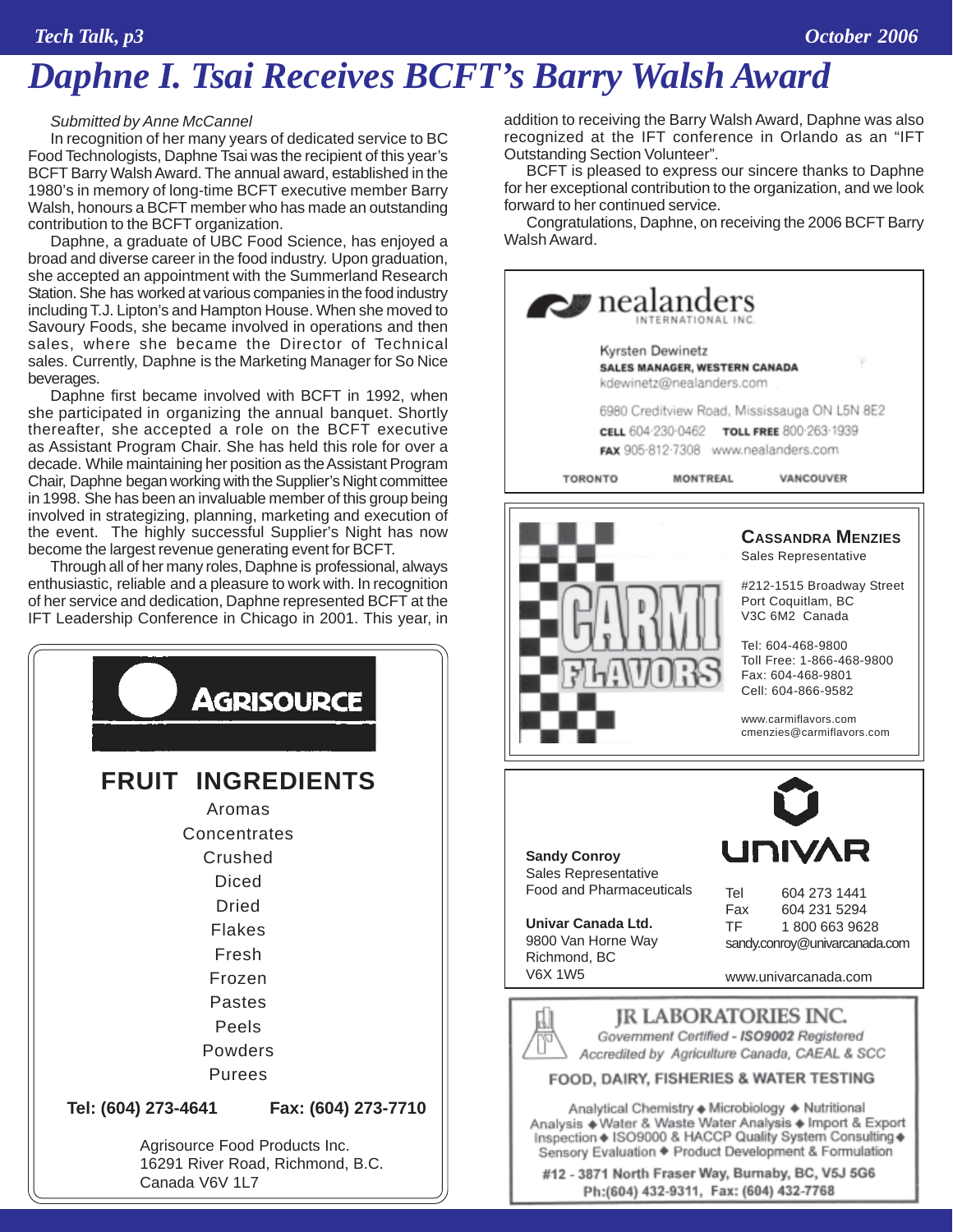## **Welcome Back, BC Food Technologists!**

Our next event is quickly approaching! Including 3 speakers, ample time for questions, networking, and refreshments, not to mention a hot topic: Organics...this is an event not to be missed! See below for registration info and program agenda.

### **BCFT Presents: 'Canada Organic'**

| Date:     | Thursday, October 26th, 2006                       |  |  |
|-----------|----------------------------------------------------|--|--|
| Time:     | $5-8$ pm                                           |  |  |
| Location: | <b>Burnaby Village Museum</b>                      |  |  |
|           | 6501 Deer Lake Ave., Burnaby BC                    |  |  |
| Cost:     | BCFT members - prepaid - \$20                      |  |  |
|           | Non-members - prepaid - \$30                       |  |  |
|           | BCFT members/non-members at the door - \$35        |  |  |
|           | Students - \$10                                    |  |  |
| $***T0$   | rogiator contact<br>Chriation<br>S <sub>onmo</sub> |  |  |

To register contact Christine Scaman at accounts@bcft.ca Payment will be done through PayPal\*\*\* Important: Please pre-register and pay by Monday, Oct. 23.

#### **PROGRAM AGENDA**

| $5:00 - 5:30$ pm<br>$5:30 - 5:40$ pm | <b>REGISTRATION &amp; REFRESHMENT</b><br><b>BCFT WELCOME</b> |
|--------------------------------------|--------------------------------------------------------------|
| $5:40 - 6:10$ pm                     | The Canada Organic Products                                  |
|                                      | Regulations                                                  |
|                                      | PADDY DOHERTY, COABC                                         |
| $6:10 - 6:15$ pm                     | <b>Question &amp; Answer Period</b>                          |
| $6:15 - 6:45$ pm                     | <b>Accreditation and Certification Process</b>               |
|                                      | HUBERT TIMMENGA, FVOPA                                       |
| $6:45 - 6:50$ pm                     | <b>Question &amp; Answer Period</b>                          |

| $6:50 - 7:10$ pm                     | REFRESHMENT BREAK                                                                                   |
|--------------------------------------|-----------------------------------------------------------------------------------------------------|
|                                      | AND NETWORKING                                                                                      |
| $7:10 - 7:40$ pm                     | Research and Products Development,<br>and Marketing of organic products<br>DAG FALCK, Nature's Path |
| $7:40 - 7:45$ pm<br>$7:45 - 8:00$ pm | Question & Answer Period<br>Final Notes & Wrap up                                                   |

#### *Bio for Dag Falck*

Dag Falck is a leader in the organic movement which is quickly becoming the most watched segment of the food industry, boasting growth rates of 20-40 % per year.

Educated as an Agronomist in Norway, Dag has worked with conventional (non-organic) and organic farming systems, understanding both from a practical point of view. Based on his background in agriculture and his strong interest in organic methods he was hired in 1990 as the first inspector for Islands Organic Producers Association on Vancouver Island which led to a 14 year career as an inspector of organic farms and processors in Western Canada and the US.

Dag is currently working for Nature's Path Food Inc, North America's biggest organic breakfast cereal producer. As their Organic Program Manager he oversees all aspects of the company's organic supplies, policies, and consumer interactions.

His contribution to and involvement with the organic industry includes being a board member of the Organic Trade Association, Organic Agriculture Centre of Canada, Canadian Organic Growers and a member of the Organic Advisory Council of the Canadian Health Food Association.

## **A New Way to Pay: BCFT now has PayPal®**

When you register for a BCFT meeting this year, you will notice some changes in this process. After you send your email registration request to "accounts@bcft.ca", you will receive an invoice from BCFT via e-mail, requesting payment through PayPal<sup>®----</sup>. PayPal is an e-commerce business that may be most familiar to those who have made purchases on e-Bay. PayPal will allow you to pay for BCFT meetings through the internet as a secure, electronic alternative to paying by cheque or cash in person.

**Why use PayPal?** PayPal is the most widely recognized and respected independent online payment processor, which specializes in processing secure online credit card transactions.



1. **PayPal Security:** PayPal provides a secure server (SSL) so your transaction is safe, but moreover, when you make a purchase through a PayPal merchant such as BCFT, only PayPal, not the merchant, is provided with your credit card information. That means BCFT will never have access to your credit card number and your financial information stays safe. Plus, you're protected against unauthorized payments sent from your account. PayPal sends an email confirmation of every account transaction so you always know what is happening with your account.

2. **Convenience:** By collecting registration fees prior to the meeting, registration will be quick and hassle-free – you can spend more time to relaxing and talking with colleagues, rather than waiting to pay. And no more worries about having money on hand, at the door. This means the BCFT executive has one less thing to worry about at meetings as well!

3. **Save money:** Using PayPal will cost you nothing, and *by pre-paying for meetings, you will save significantly over registration fees paid at the door*.

**How does it work?** After you send your e-mail registration request, you will receive an e-mail invoice from BCFT requesting payment via PayPal. Simply click, or paste the link in the invoice into your browser and follow the instructions on the PayPal site. A receipt will be issued to you after you complete your payment. If you decide to set up a PayPal account, you won't need to enter your personal or credit card information for additional transactions with BCFT or any other PayPal merchant.

Try it out and save some money on your meeting registration fees!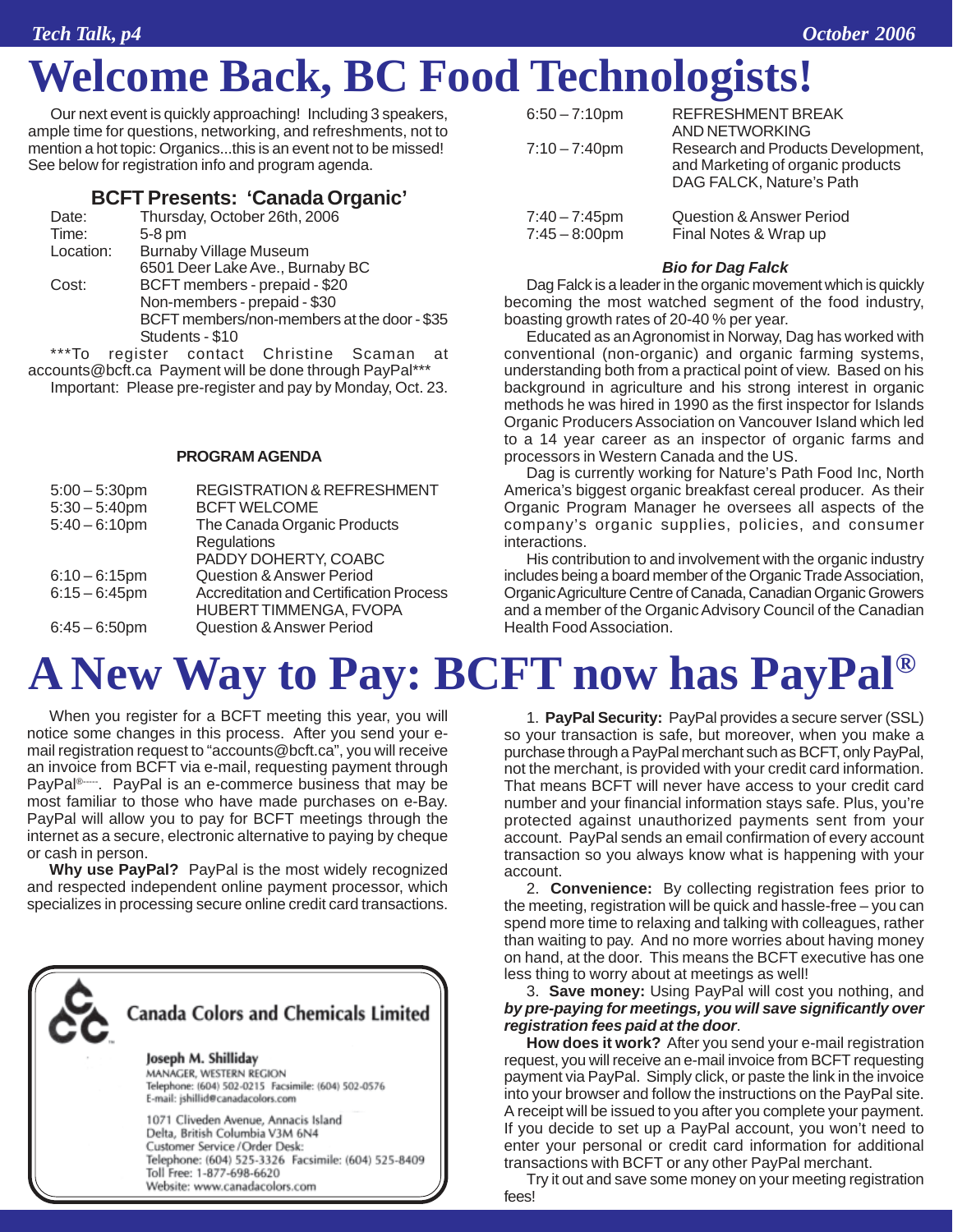### *A message from CIFST Executive Director, Carol Ann Burrell*

#### *Future National Conference planning well underway*

As with the planning cycles within your own professional endeavors, CIFST is also making plans, reviewing ideas and plotting strategies for events and initiatives that are still many years ahead of us. Case in point is that even prior to the start of the successful CIFST/AAFC Conference held in Montreal in May, the National Board of Directors and Executive Committee began gathering data, seeking feedback and analyzing information that will help them decide on the location of future CIFST/AAFC Conferences (2008, 2010 and 2012). Consultation with AAFC, regional section volunteers and event planning professionals continues to be a critical part of the process, demonstrating CIFST's ability to be collaborative, nimble and methodical.

#### *Intensive fact-finding precedes decision to bid on the IUFoST World Congress in 2012*

Coupled with these important decisions about future conferences is the exciting proposition of submitting a bid to host the IUFoST World Congress in 2012. Recently, President Michele Marcotte and other CIFST volunteers with connections to IUFoST attended the 2006 IUFoST World Congress in Nantes, France where they gathered information from the organizers of the Nantes congress, as well as the organizers of the 2008 (China) and 2010 (South Africa) congresses. CIFST hosted the IUFoST World Congress in 1991 and can draw from this experience, but much has changed since then for both CIFST and IUFoST.

Once the fact-finding component is complete, not only does CIFST have to decide whether to submit a proposal, but if we do, a host city has to be chosen. An enthusiastic team from BCFT has already expressed interest in bringing the IUFoST Congress to Vancouver. Additionally, a contingent from Montreal is equally excited about the opportunity. I believe this friendly competition illustrates a renewed energy and commitment within the food science sector and prompted one astute BCFT volunteer to half-jokingly compare the competition to that of the host city selection process for the Olympics! This is actually not all that far from the truth, since even if CIFST proceeds with a bid, city tourism officials are expected to pull out all the stops in an effort to stand above the stiff competition that is expected from rumoured competitors Argentina and Brazil. Neither has ever hosted the congress, nor has the congress ever been held in South America.

This is an exciting time for CIFST, ripe with abundant opportunities for members. Stay tuned for announcements, both about the 2008 CIFST/AAFC Conference and whether CIFST will submit a bid to host IUFOST and the world's food science community in 2012.



#### *Take advantage of membership features and save the cost of membership*

As the membership renewal period approaches, it is good time to take stock of the benefits of CIFST. National CIFST features, such as topical scientific symposia, a world-class conference, career-advancing employment services and moneysaving affinity partner programs (group home and auto insurance, communications services, plus free and discounted subscriptions), to name a few, are complemented by the impressive offerings of BCFT, including timely technical sessions and networking events, a highly rated table top, and a newsletter that keeps you up-to-date.

By any standard, CIFST's annual membership fee is very reasonable, but add to this the fact that as a member you not only have access to all of these features at special discounted rates, but you are also very likely to save more than the cost of membership when you take advantage of one or more of them. For full details on membership benefits visit the web site at www.cifst.ca and select "membership".

#### *Membership renewal to begin later this fall*

Please make a note that the membership renewal period begins very shortly. Since the process largely involves e-mail reminders, it is critically important that we have your up-to-date e-mail address. If you haven't received an e-mail from CIFST in a while, I urge you to check your contact information by logging onto the web site (www.cifst.ca) and reviewing your profile.

As for the online renewal process, this will take you less than 15 minutes from start to finish. You'll need your username and password to get started (if you've forgotten these, you can use the auto-reminder feature on the web site) and then you just follow the instructions as you proceed through each step.

If the idea of making an online payment is uncomfortable for you, or you want to pay by cheque, you can still do most of the renewal process online and then send in your payment. Plus, whether you complete the entire process yourself or not, a receipt will be forwarded to you by e-mail once your payment is received.

As has been the practice in the past few years, paper renewal reminders won't be sent by regular mail until the New Year. Nevertheless, paper renewal forms will be available on the web site for download.

*What's important to remember is that if you are at all uncertain at any time during the process, just contact the CIFST office. In fact, if you have any questions at all about CIFST, please feel free to contact me. I am always pleased to assist you.*